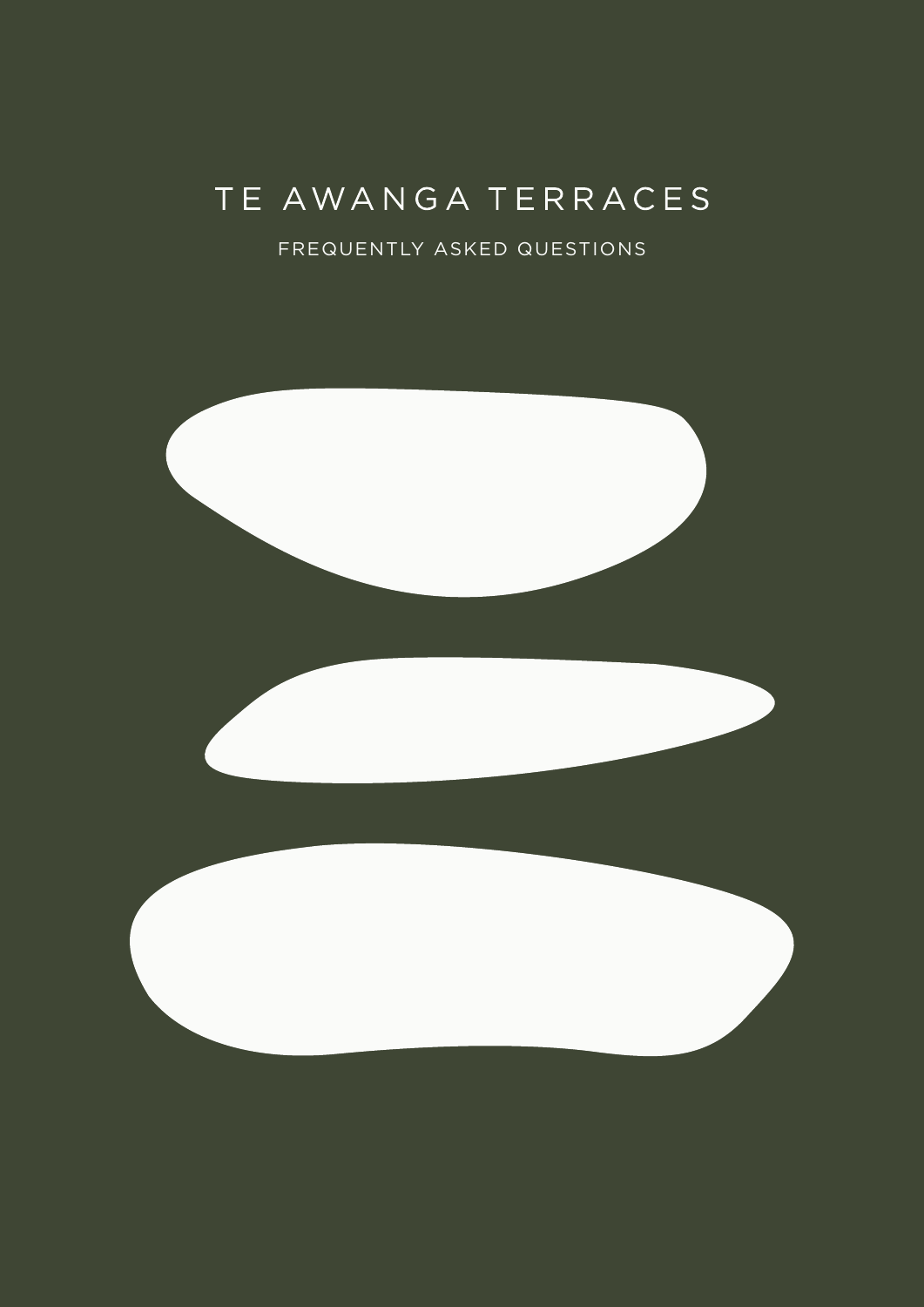### **Do I have to pay a deposit?**

Yes, a deposit equal to 10% of the purchase price is required to be paid once the sale and purchase has been signed by both the purchaser and the vendor. This deposit is held by our solicitors, Langley Twigg Law, in their trust account.

### **When do I have to pay for my section?**

The balance of the purchase price is due five working days after confirmation has been given to your solicitor that the title for your section has been issued.

### **What services will be available?**

Please refer to the servicing information document on the website.

For exact service locations please refer to the As-built services plans which can be found under the 'Useful Information' section of our website.

# **How large a house can I build?**

The Hastings District Council District Plan restricts site coverage to no more than 35% of the section area. Under the land covenants any house must be a minimum of 185m<sup>2</sup> (including garaging).

### **Can I build a two storey home?**

Two storey homes will not be permitted within Lots 1-12 & 22-45 of the subdivision. Two storey homes will be permitted on Lots 13-21 which are the large sections at the very back of the subdivision.

# **Can I use any builder I choose?**

Yes, you can use the builder of your choice, there are no restrictions.

# **When can I start building?**

You can start building as soon as you have had your plans approved by Greenstone and obtained all necessary building consents from the Hastings District Council.

# **Do I have to build my house within a specific timeframe?**

There is no requirement to start building within a specific timeframe.

However, once you start you must complete construction including the exterior within one year of starting the build.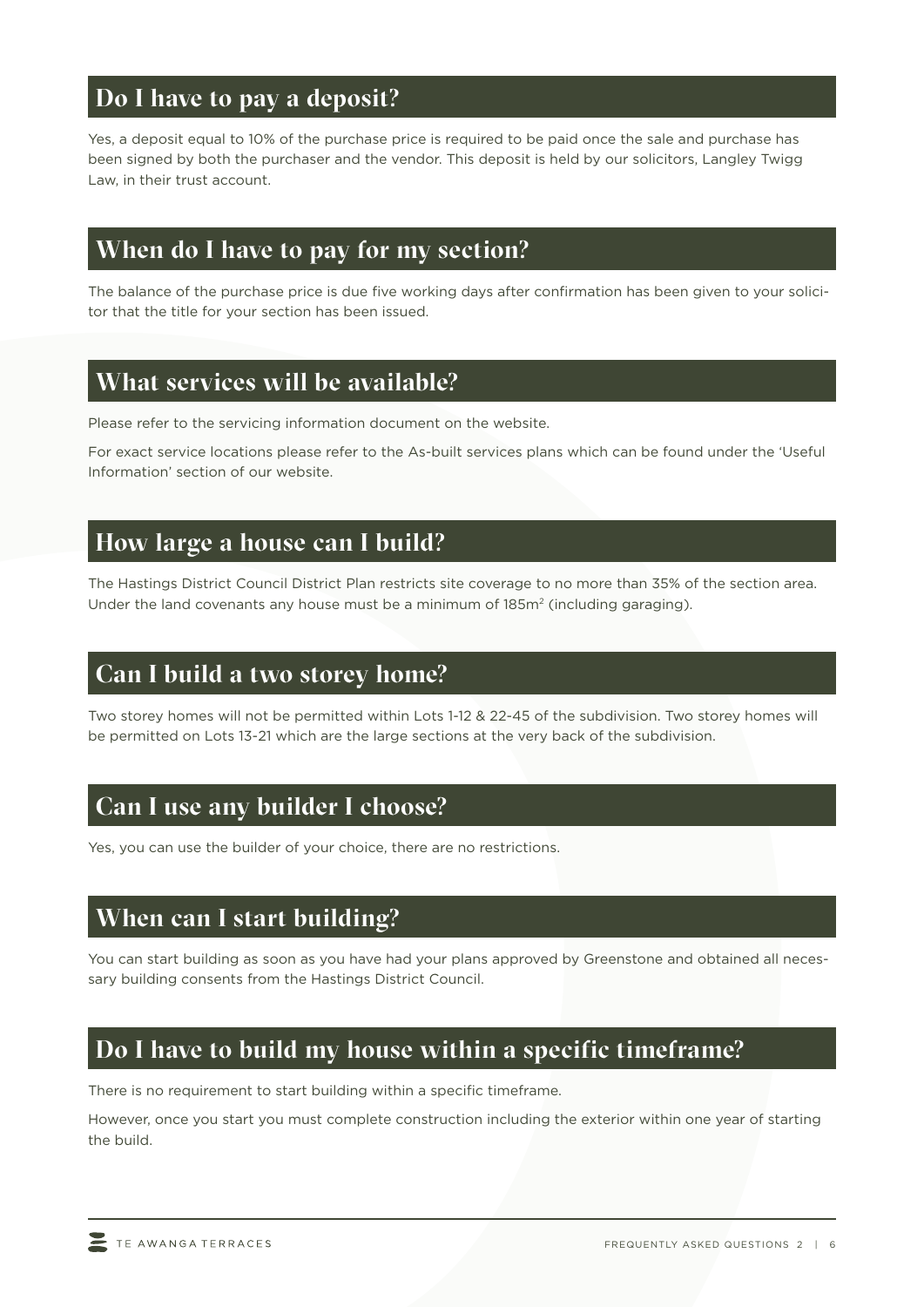#### **Has a Geotech report been completed?**

Yes, a Geotech report has been completed by "Initia" and is available on our website under the 'Useful Information' link. This report contains testing and includes recommended foundation designs and is available for you to use in your building consent application.

### **Has the soil been tested for contamination?**

Yes, under our Resource Consent we are required to test for contamination and confirm the site meets the National Environment Standards for residential property.

### **Has a Stormwater & Flooding Report been completed?**

Yes a substantial stormwater hydrology report including peer reviews has been completed. This has been approved by Hawkes Bay Regional Council (HBRC) and Hastings District Council (HDC) and forms part of the HBRC & HDC Resource Consents. All of the building platforms excluding the steep batters are at a minimum of RL15.15. Any habitable building shall have a minimum floor level of RL15.4. Condition 7 of the Resource Consent is as follows.

#### **House Development – Lots 1 to 45 hereon**

- **Condition 7.** That a Consent Notice pursuant to Section 221 of the Resource Management Act 1991 shall be registered against the record of title for Lots 1 to 45 hereon to secure the performance of the following conditions. The Notice shall be registered at the subdivider's/consent holders expense and shall read as follows:
- The building platform(s) shall be maintained with a minimum ground level of RL15.15m (being the minimum ground level established above the 100 year coastal inundation level (HBRC 2016), provided that where any steep batter faces are formed to abut road frontages and Lot 104 (DP xyz), a maximum 3m setback from the boundary is excluded from the minimum 15.15RL fill depth requirement.
- Any habitable building shall have a minimum floor level of RL15.4, (Hawkes Bay Local Authority Datum), being a level set by considering the greater of 1% AEP coastal inundation level (year 2120) and/or the Haggerty Drain flood level of a 1% AEP (Climate change adjusted) flood water level.
- Explanation: The minimum floor level is based on a 2016 Tonkin & Taylor Ltd Report Tongoio Coastal Hazards Strategy 2120 Coastal Hazard Assessment (ref 20514.005.CHA.v8 prepared for Hawke's Bay Councils (HBRC, NCC, and HDC).

#### **Can I park a motorhome on my section?**

You can park a motorhome on your section. However, it must be located at the rear of your home and screened from the road by a fence and gate.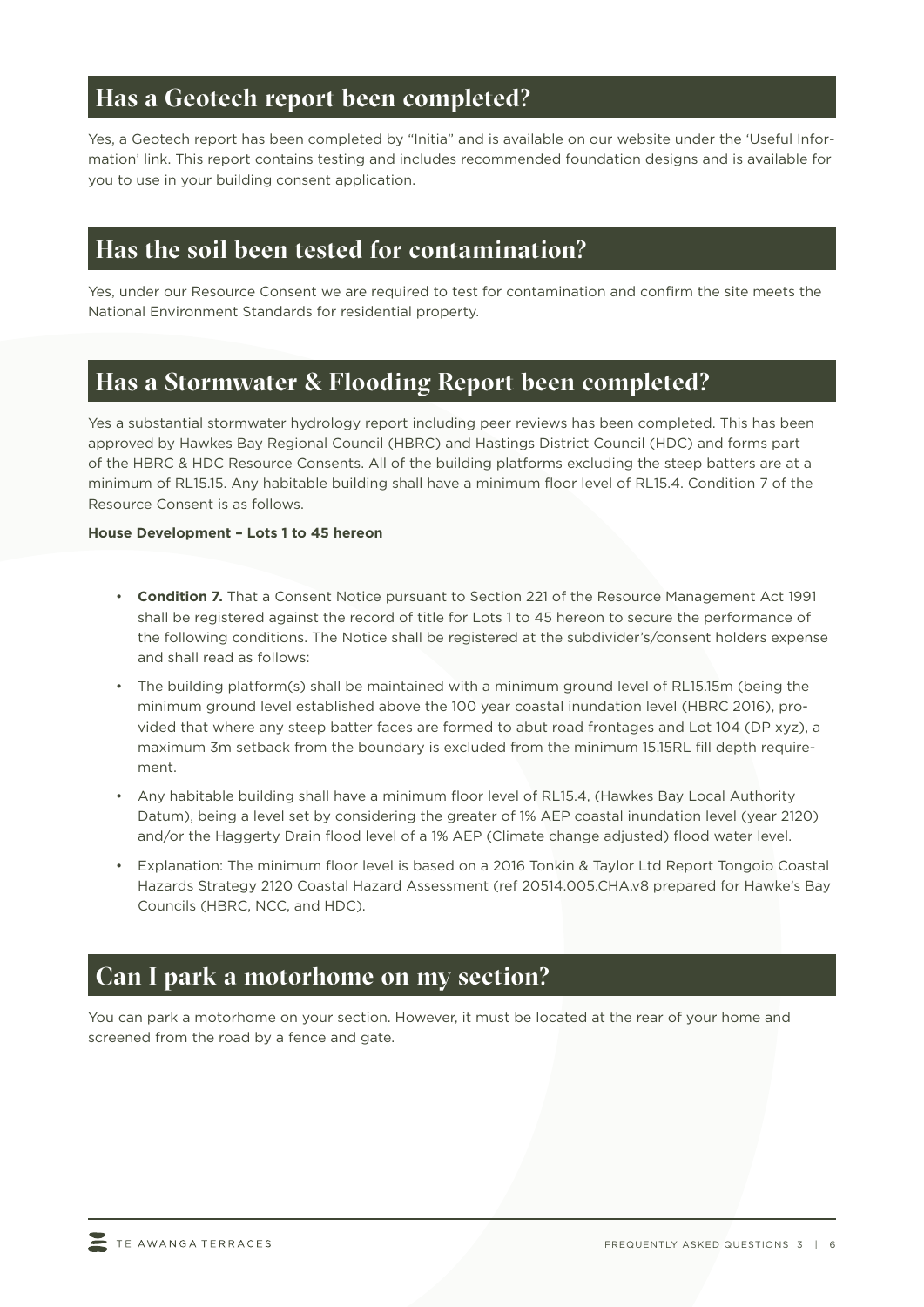#### **Are there any design covenants?**

Yes, the Private Land Covenants include restrictions around the design and materials that can be used in your new home. Before commencing your build, you must provide Greenstone a copy of your final design to ensure it meets these design covenants. Please read the covenants attached to the Sale & Purchase Agreement carefully.

There is also specified HDC design guidelines for the Te Awanga Downs Residential area that can be found in the HDC District Plan named "Structure Plans, Development Plans and Concept Plans (App 11 – 25A) \ Appendix 15A(i) Te Awanga Downs Structure Plan Design Criteria Operative 17/02/201". Important guidelines from this document for the landowner are as follows:

#### **Fences**

Fencing of residential sections on boundaries with an open space zone need to comply with the following:

If a fence is built on or within 5m of the boundary of the open space zone it shall be either a 1.2m high picket fence, in accordance with Figure 8.1 NZS4404:2004, or a 1.2m – 1.8m high open style steel pool fence, galvanised and powder coated, or an alternative design agreed to by the Environment Consents Manager, Hastings District Council.

Fences of front boundaries of residential sections need to comply with the following:

That front boundary fences are limited to 0.5m in height within 3m of the front boundary. Fences can have a maximum height of up to 1.5m where they are located between 3m – 5m from the front boundary. The maximum height of any fence located more than 5m from the front boundary is 1.8m.

#### **Roads**

Narrow vehicle crossings (up to 2.8m wide), following the swale profile (avoiding piped vehicle crossings), and that are recessive in colour (gravel, asphalt, exposed-aggregate or oxide concrete).

**Explanation:** The intention is to provide a low-key character similar to that of 'old Te Awanga'. The standards adopt similar narrow carriageways, grassed swales, and informal street tree plantings. Simple, low profile, narrow and visually recessive vehicle crossings will not visually dominate the street scape.

Roadside swale drainage will contribute to the streetscape character of the roads, whilst also improving environmental performance by increasing stormwater infiltration, and reducing discharge of sediment and pollutants. `Vehicle crossings are to follow the swale profiles so as to facilitate maintenance by mowing.

#### **Design Guidelines – Building Design and Appearance**

The following statements outline the design guidelines to be considered when draughting plans for buildings within the Te Awanga Downs Structure Plan area. The objective of the guidelines is to encourage building design that reflects aspects of the form and flavour of vernacular bach architecture found in old Te Awanga. The following principles are sought to be encouraged in building and house design: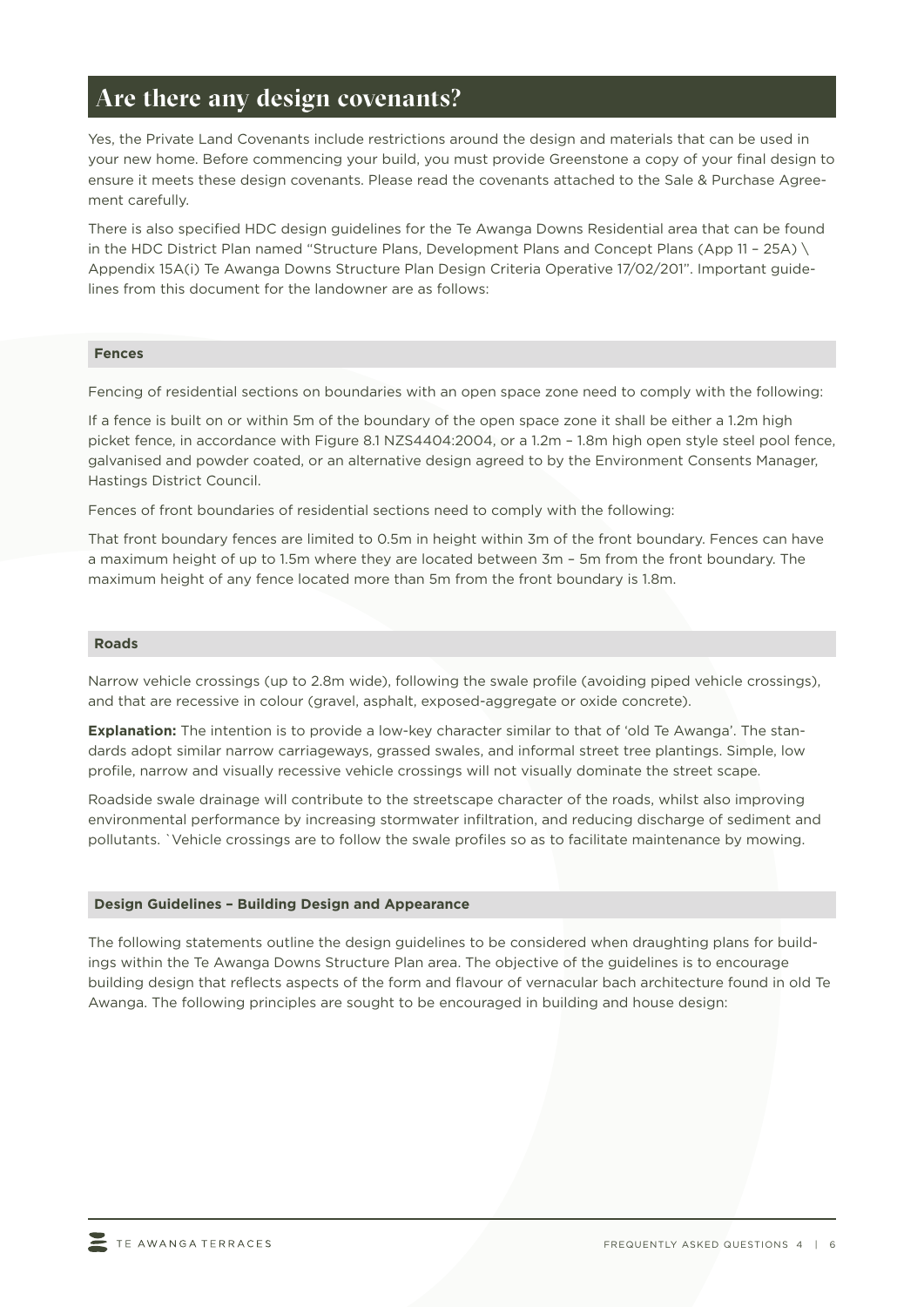- a. Individuality that houses are individually designed, each house different from its neighbours, and contributing to a varied streetscape. The uniformity in streetscape appearance is avoided;
- b. Light appearance that houses have a light appearance characteristic of vernacular bach architecture, through such means as the use of mainly light cladding materials (such as horizontal weatherboard, vertical timber cladding, plywood, light sheet material, corrugated iron and the like); and a high degree of glazing and indoor/outdoor connections;
- c. Light roof materials and forms materials with a heavy appearance (such as brick, concrete slab, concrete block, plastered finishes, roofing tiles and the like) are to be avoided except when used sparingly in conjunction with the dominant use of light materials;
- d. Small scale forms that houses contribute to a fine-grain scale through articulation of the building's component forms, use of recessed window and door frames, and use of elements (such as eaves) that create deep shadow lines;
- e. Simple roofs use of simple roof forms, such as single pitch (skillion) and gable roofs, that reflect bach architecture. Avoidance of hipped and mansard type roof forms that are more characteristic of urban or suburban architecture; and
- f. Visual connection to the street that there are clear visual connections between the house and street through such means as living room windows overlooking the street, front decks / verandas / porches / balconies, and/or front doors with direct paths to the street.

**Explanation:** The Te Awanga Downs urban development area is intended to add to housing choice by providing a character that is different from standard suburban development. It is to have a character that reflects the coastal location and complement the vernacular kiwi bach architecture of 'old Te Awanga'. The guidelines above are designed to reflect such characteristics while recognising that new houses are likely to be significantly larger permanent residences and that they will have a contemporary function and appearance.

#### **Design Guidelines – Sustainable Architecture**

The objective of these guidelines is to encourage houses in Te Awanga Downs to seek to achieve a higher degree of sustainable design that typical suburban housing. Houses are encouraged to achieve a high standard of environmental design through incorporating the following principles:

- Use of passive heating through orientation to the sun, a high proportion of glazing on north and west facing walls, and use of internal materials that provide a heat sink;
- Use of passive cooling through flow-through ventilation;
- Use of features such as (eaves, overhangs, louvres) to provide winter sun and summer shading;
- High levels of insulation and double glazing;
- Use of solar water heating (and photovoltaic electricity generation);
- Use of materials from sustainable sources;
- Use of roof water storage for non-potable uses such as gardens, toilets etc.; and
- Use renewable energy generation, storage and smart grid interaction.